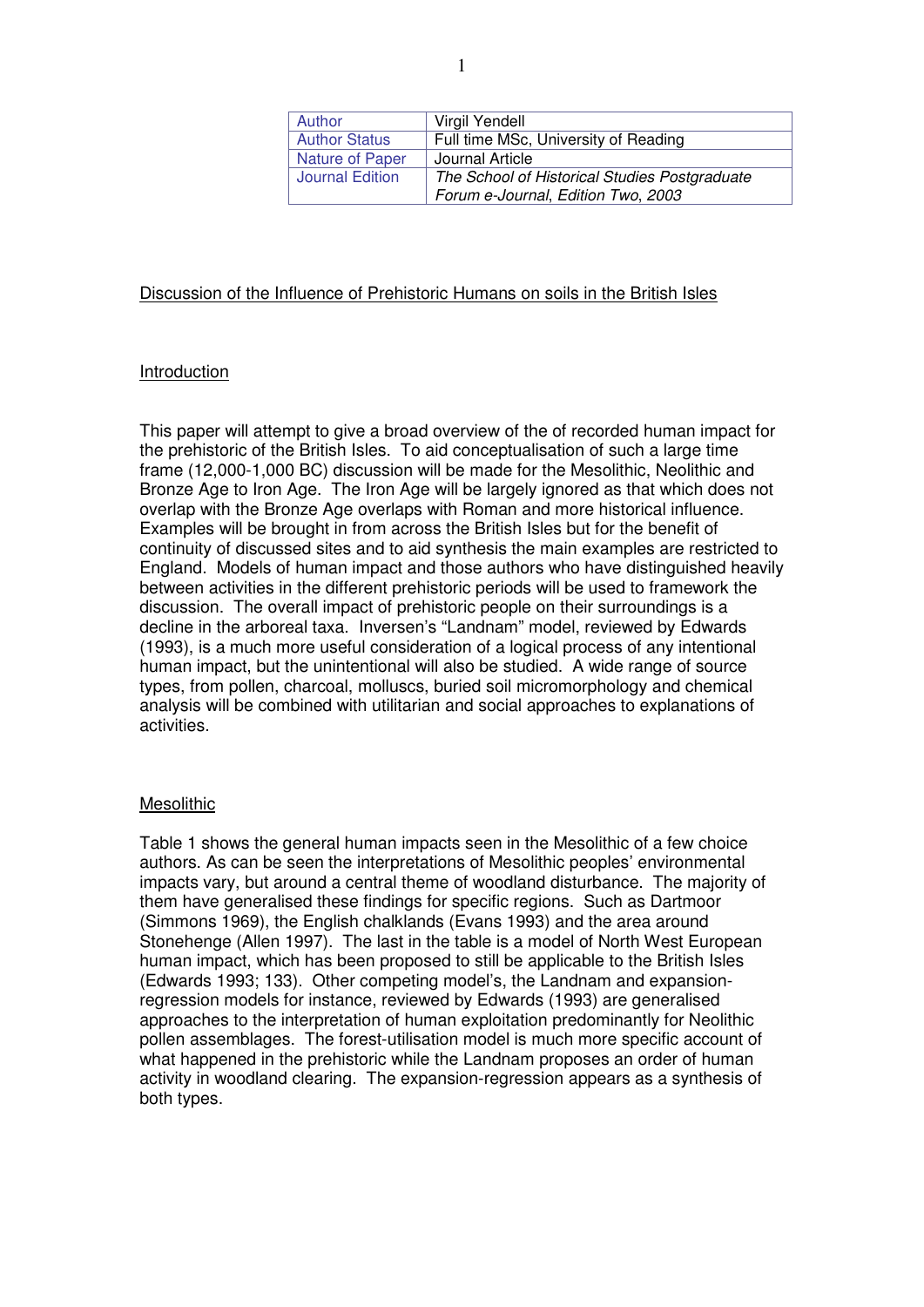|                                                                             | Proposed human impact in the Mesolithic                                                                                                                                                                            |
|-----------------------------------------------------------------------------|--------------------------------------------------------------------------------------------------------------------------------------------------------------------------------------------------------------------|
| <b>Simmons (1969)</b>                                                       | Pollen evidence for temporary or local to permanent woodland<br>clearance. Little disturbance with localised soil leaching and<br>some blanket peat formation. Loose association with<br>archaeological artefacts. |
| <b>Evans (1993)</b>                                                         | Pollen evidence for temporary or local woodland clearance.<br>Loose association with archaeological artefacts.                                                                                                     |
| Allen (1997)                                                                | Pollen evidence for woodland clearance but unknown how<br>widespread. Loose association with archaeological artefacts.                                                                                             |
| Göransson's<br><b>Forest-utilisation</b><br>Model.<br><b>(Edwards 1993)</b> | Girdling of broad leaves trees in the climax forests.                                                                                                                                                              |

Table 1 - Proposed human impact in the Mesolithic

The models discussed above do restrict themselves either in human activity or temporal framework. Edwards has previously stated that intentional human acts on woodlands can be in many forms. By axe, fire, girdling or grazing and identifying these different activities in the pollen record are a major problem (Edwards 1979; 256). Evidence of temporary or local woodland clearance is recorded at the Callanish area, Isle of Lewis (Bohncke 1988; 451) Upland Ardudwy, North West Wales (Chambers, Kelly and Price 1988; 340) Oakhanger, Hampshire and Iping Common, Sussex (Butzer 1982; 138-9) to name but a few over a wide geographical range.

Mesolithic human clearance phases are proposed at these and many other sites primarily due to corresponding charcoal layers and decreasing pollen counts. With the question of whether charcoal layers are anthropogenic or natural always being present there are two main approaches used to validate claims. The first is comparison with return periods of natural fire in the area, with return periods in analogous woodlands and with data on the size and burning capacity of natural fires (e.g. Simmons & Innes 1996a; 190) and the second is association with archaeological artefacts (e.g. Evans 1993). A combination would of course be preferable but on the whole archaeological assemblages are only "loosely" associated (Edwards 1993; 150) with recorded charcoal layers. Hopefully problems such as this will begin to be solved by excavations such as Goldcliff East, Severn Estuary (Bell et al. 2002) where microliths have been found directly associated with a charcoal layer. Questions raised about whether charcoal layers are a result of domestic fire rain (Edwards 1969; 256 Simmons 1993; 111) and an improved framework for applying the charcoal data will hopefully come out of work like Blackford (2000) and Moore (2000).

Other routes to anthropogenic woodland clearance or management are even less visible in the pollen or archaeological record. The previously mentioned coppicing or girdling may have little noticeable affect on the assemblages (Edwards 1993; 141). The only way to see such small scale and localised clearances using methods such as axe felling appears to be in high-resolution pollen studies. Although detailed pollen studies are being carried out for later periods (e.g. Turner, Innes & Simmons 1993) they are rare for the Mesolithic.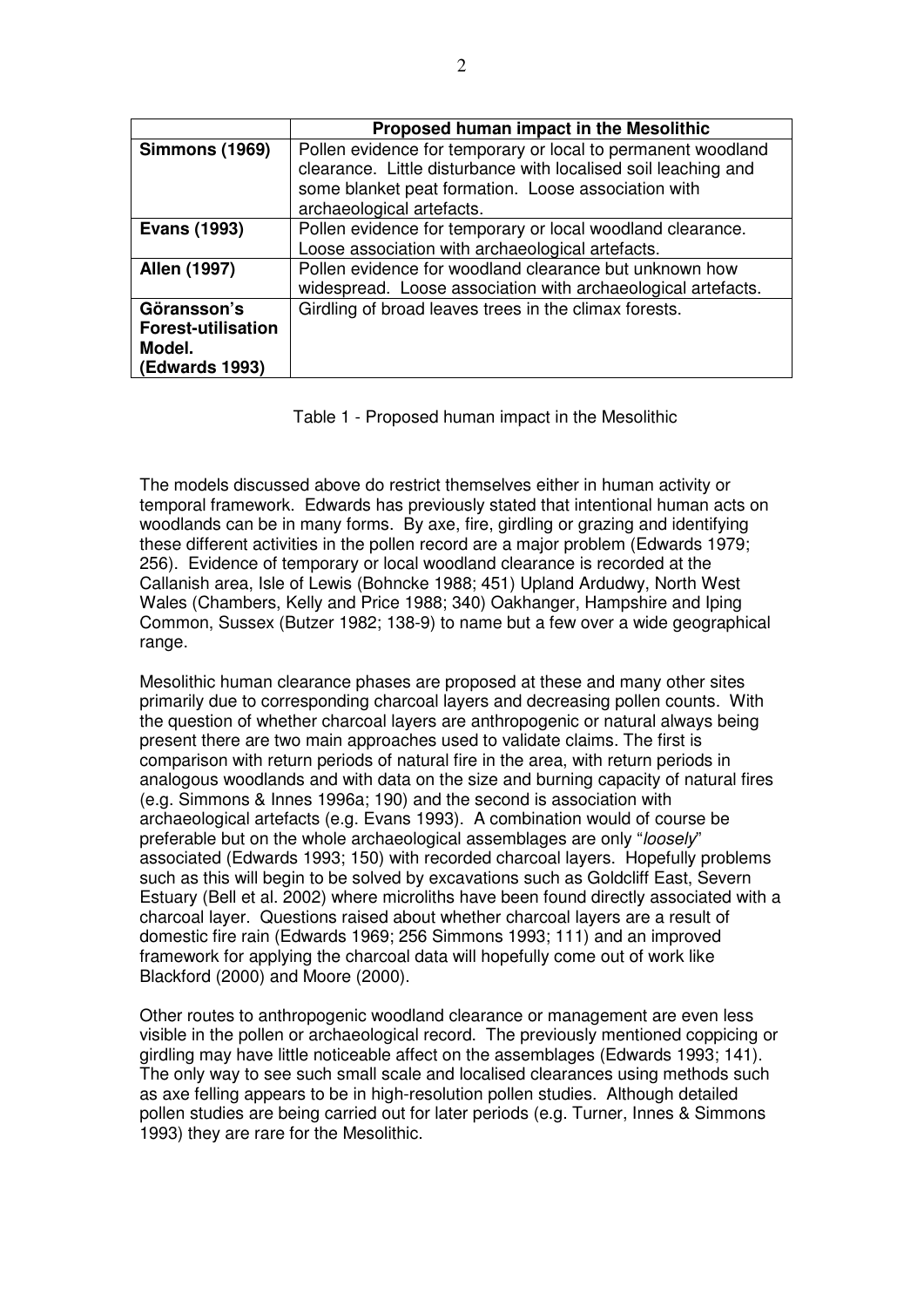Much of what is discussed above is intentional human impact on the environment. This assumes there is a reason for these localised clearings in the Mesolithic. The proposed reasons generally entail creating clear ground that is attractive for hunted game or to acquire wood (Turner, Innes & Simmons 1993; 606). Allen's findings of a clearing with four wooden posts in it dating to the  $8<sup>th</sup>$  millennium BC (Allen 1997; 125) could raise valid questions about a possible secondary or primary function of these clearings being non-utilitarian.

The non-intentional affects of these proposed human activities also need to be considered. Rapp and Hill discuss the increasing incidence of fine-grained clastic material and changing soil salt concentrations with decreasing woodland (Rapp & Hill 1998; 110). These authors have introduced these as simple correlations. Instead they need to be placed within a more holistic framework of deforestation effects and influences on soil. Butzer highlights a number of case studies in which an increase in soil acidity correlates with deforestation (Butzer 1982; 135) and discusses them in a wider ecological context. Micromorphological work complemented with other sedimentalogical analysis on the buried soils from which pollen samples are taken would be an ideal way to assess human impact in the case of the evolution of the soil. However, work on the Mesolithic in this area is still scarce (e.g. Davidson & Simpson 2001).

A major area in which an integrated approach is being employed more is in blanket peat formation. Although blanket peat formation continues and may just start in some areas during the Neolithic and onwards, the earliest



**Figure 1- Hydrological processes leading to waterlogging in a mire (Moore 1993; 219).**

instances of anthropogenic peat formation in the British Isles is in the Mesolithic (e.g. Turner, Innes & Simmons 1993; 644). Moore (1993) has extensively discussed the issues of human activities in reference to a hydrological model concerning blanket peat formation (see Figure 1).

#### **Neolithic**

The general pattern proposed by the two models in Table 2 of an increase in activity indicated by pollen records is true for some sites, Upland Ardudwy in North West Wales (Chambers, Kelly and Price 1988). There is also evidence for valley bottom closed woodland in England (e.g. Allen 1997; 132), Scotland and Ireland (Edwards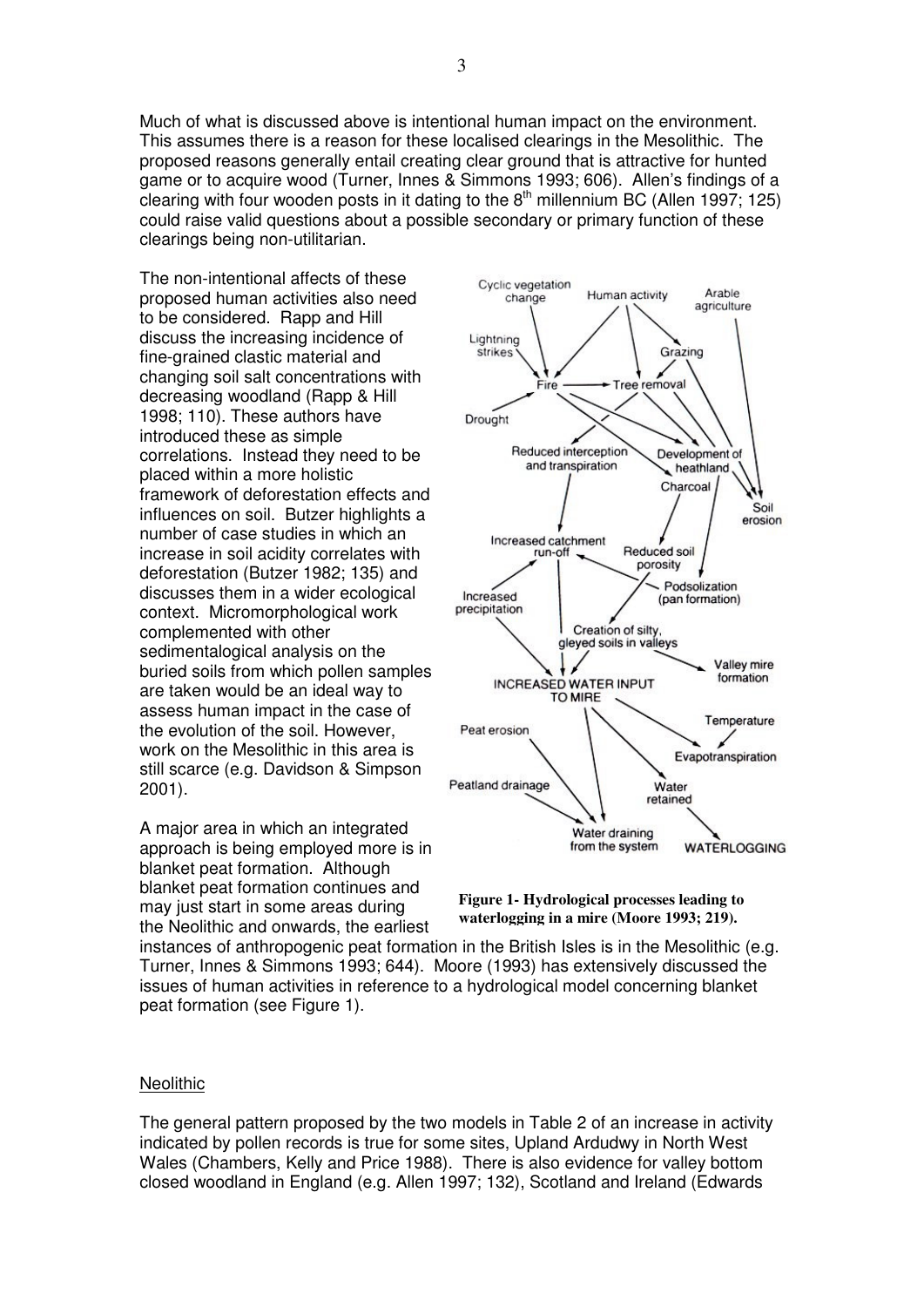1988; 258). The interpretations from the sites investigated by Simmons (1969) and Evans (1993) give comparable examples of "landnam" style of temporary clearance as well. However, Allen's (1997; 132) molluscan sequences support the same view of closed woodland in much of the valleys surrounding his sites but proposed phases of later abandonment or regeneration by Evans (1993; 152) and the forest-utilisation and the expansion-regression models (Edwards 1993) are contradicted. Allen does discuss conflicting lines of data but social considerations of the proposed large-scale settlements that should have been around the site may be the key (Allen 1997; 132). This site would turn into the social centre depicted now by present day Stonehenge and viewing it as such may provide a line of investigation as to why the typical "expansion–regression" model (Edwards 1993) was deviated from.

|                       | Proposed human impact in the Neolithic                         |
|-----------------------|----------------------------------------------------------------|
| <b>Simmons</b>        | Marginal upland impact. Small temporary clearances associated  |
| (1969)                | with temporary soil effects.                                   |
| <b>Evans (1993)</b>   | Evidence for weak basis of cereal production. Woodland         |
|                       | clearance associated with settlement.                          |
|                       | Later abandonment and some woodland regeneration.              |
| Allen (1997)          | Small-scale activity of a not wholly sedentary population.     |
|                       | Clearances primarily for grazing.                              |
|                       | Moving to larger clearances for grazing and some cultivation.  |
| Forest-               | Extensive grazing and large areas utilised.                    |
| utilisation           | Later coppicing and wandering arable land with regeneration in |
| Model.                | marginal areas.                                                |
| <b>(Edwards 1993)</b> |                                                                |
| <b>Expansion-</b>     | Expansion phase with restricted agriculture to a low impact    |
| <b>Regression</b>     | coppicing and grazing phase and subsequent regeneration.       |
| <b>Model</b>          | Then another expansion phase.                                  |
| <b>(Edwards 1993)</b> |                                                                |

Table 2 - Proposed human impact in the Neolithic

Abandonment can allow for regeneration but the processes and results aren't fixed and are a major aspect of human impact during this period. Evans illustrates how this can be considered in Figure 2 for the response to abandonment in different areas around Avebury (Evans 1993; 153).

Another visible human activity in the Neolithic is cultivation. The earliest form of agriculture employed was probably "slash and burn". This could be recognised by identification of fine charcoal associated with fractured phytoliths and amorphous organic fragments (Davidson & Simpson 1994; 71), but others state that coarse charcoal signifies slash and burn (e.g. Carter & Davidson 1998; 536, Macphail, Courty & Gebhardt 1990; 55). Although evidence of agriculture is present in the Neolithic it is on a very small scale (Evans 1993; 151, Allen 1997; 132). Butzer discusses the effects of increasing cultivation on soils emphasising its modifying and destructive role and the results on fertility (Butzer 1982; 145-7). For the Neolithic's sparsely populated landscaped the long fallow system of two years or more would be employed. Outlined by Butzer (1982; 147) this method is also present in the forestutilisation model (Evans 1993; 142). Micromorphological evidence of the manuring of poor soils at Tofts Ness in the Neolithic is evidence of other possible reactions (Davidson & Simpson 1994; 71).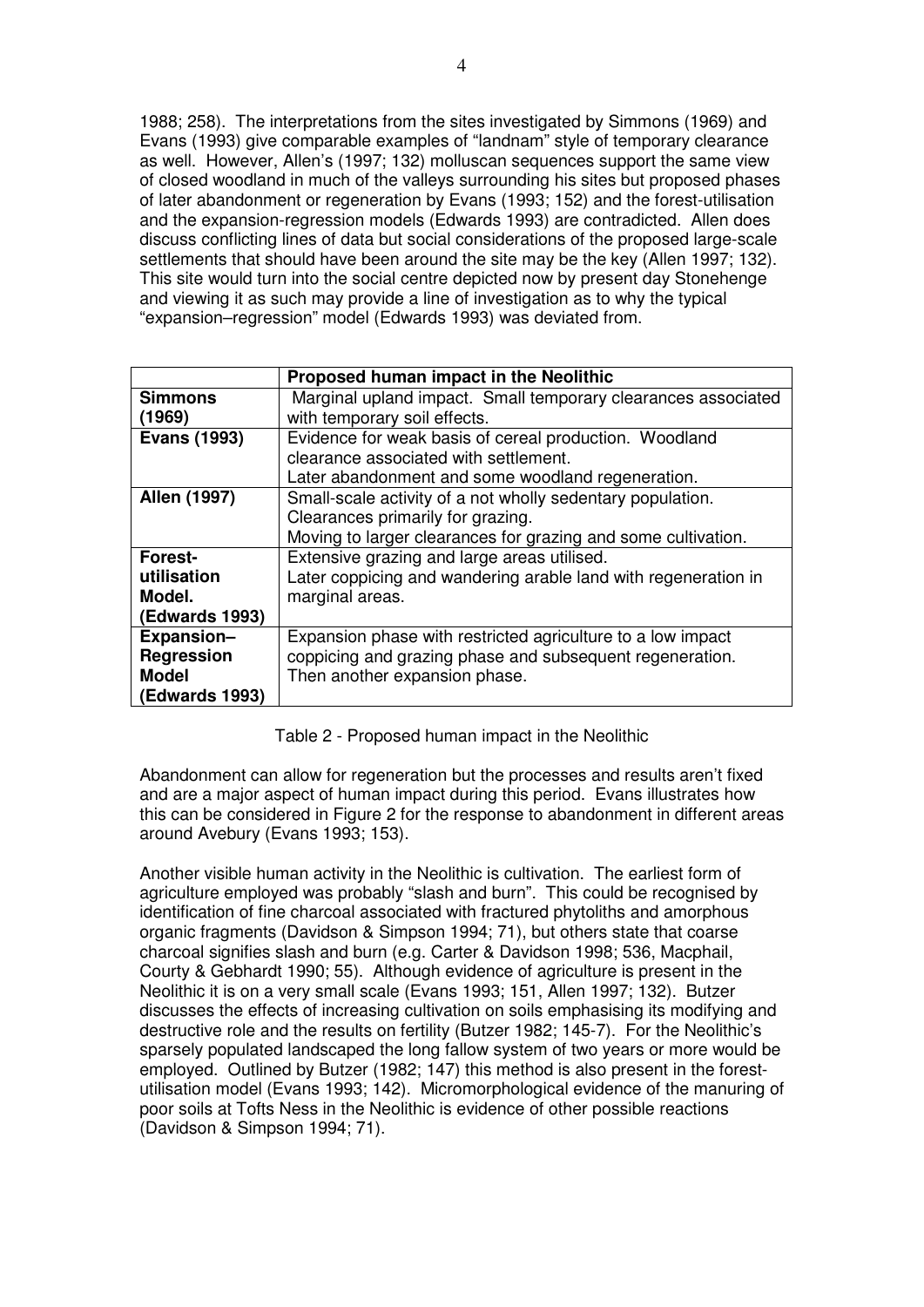

Figure 2 - Response to land abandonment in the Avebury area (Evans 1993: 153).

The majority of the land clearance appears to be for grazing as the "landnan" model proposes (Edwards 1993; 138). In Allen's investigation of the Stonehenge area limited faunal remains from the Early Neolithic suggest grazing in combination with or driving the woodland clearing and larger herds of cattle on the grasslands in the Late Neolithic (Allen 1997; 127, 132). Herds of animals can also change the nature of the soil with their hooves, by compacting it and reduces its porosity (Butzer 1982; 125).

One of the abrupt vegetation changes in the Neolithic period is the elm decline. It is so distinct that many use it to distinguish between the Mesolithic and Neolithic (e.g. Simmons 1969). Lowe and Walker leave very little room for movement by terming the decline by 73% over six years as being consistent with "pathogenic attack" (Lowe & walker 1997; 270). Turner et al. agree that disease seems the likely cause but that it doesn't explain the lack of any signs of regeneration (Turner, Innes & Simmons 1993; 646). Many have put forward the reason for this as soil deterioration (Dumayne-Peaty 2001; 390) as a result of increased grazing and burning (Turner, Innes & Simmons 1993; 646). This is plausible and may be indicated at specific sites such as Lismore Fields (Wiltshire & Edwards 1993; 167) but as a general rule human impact; disease and climate should all be initially seen as playing a part (e.g. Edwards & MacDonald 1991; 376, Peglar, Fritz & Birks 1989; 215). The presence or absence these factors play need to be fully evident in the data (e.g. Peglar, Fritz & Birks 1989; 214). In west and southwest Britain the anthropogenic-aided formation of blanket peat, as mentioned in the previous section, is linked to the Elm decline at many sites. Although, the variation of processes in different areas within this region is again emphasised (Moore 1993; 222-3). Göransson's forest-utilisation model does warn of interpreting the elm decline and subsequent increase of clearance and grazing further a field as intensification (Edwards 1993; 142). They may be following the resources not driving them back.

A lot has been written on the Neolithic elm decline and a telling observation of this is Edwards and MacDonald's (1991; 376) criticism that later smaller declines have been overlooked.

As considered for the Mesolithic period there are again clearances that appear to have social implications rather then utilitarian functions. Allen records henges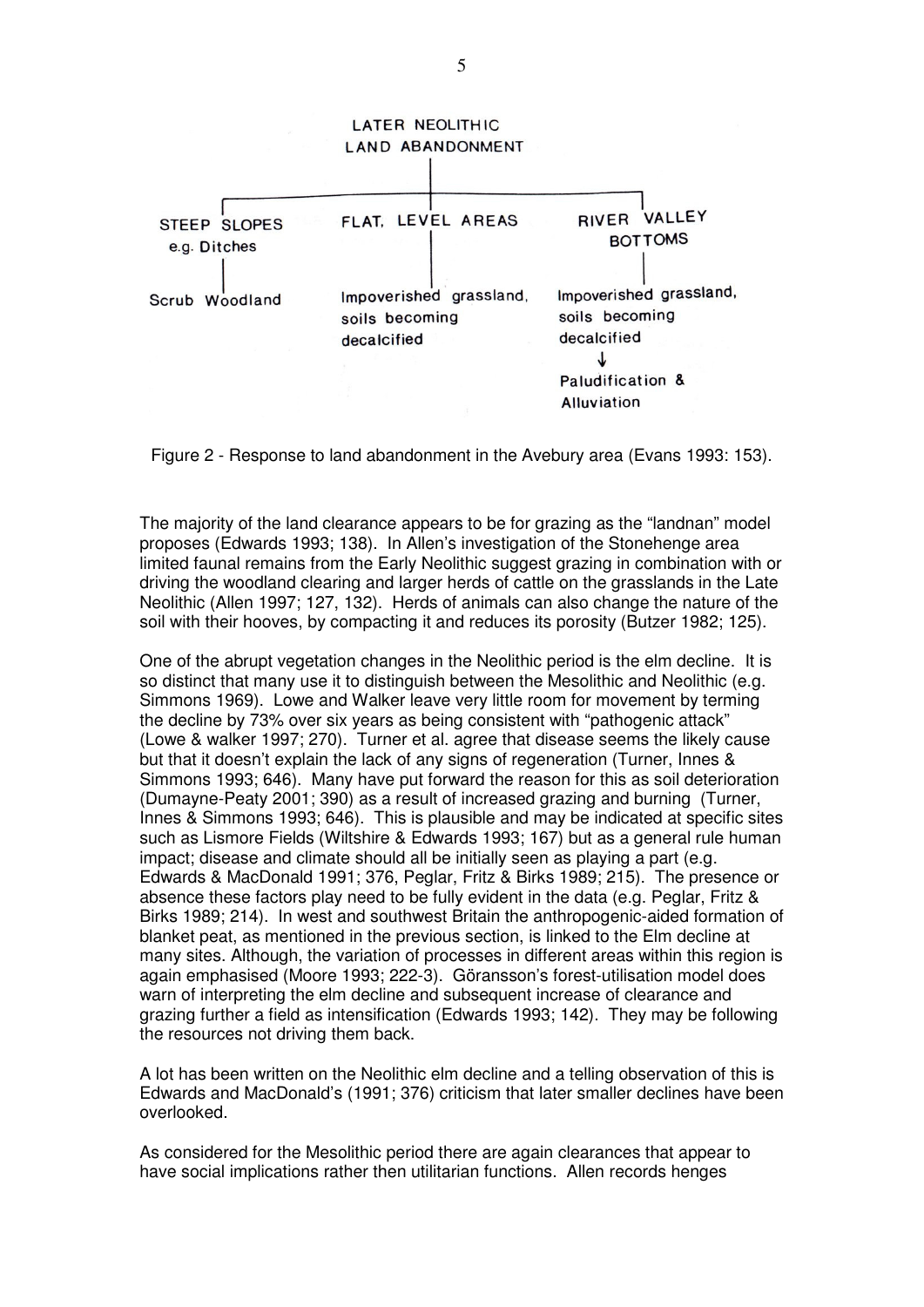constructed in recently cleared woodland (Allen 1997; 132). While Evans discusses different functioning sites being positioned in different environments. Long barrows are predominantly associated with open grassland and causewayed camps are restricted to the woodland edge (Evans 1993; 152). The buildings of such monuments and earthworks during the Neolithic would have had a huge visual impact on the landscape but also on the soils. The experimental earthworks at Overtun Down have shown that erosion of earthworks starts almost immediately (Bell, Fowler & Hillson 1996). After the initial large-scale impact on the sediments lesser impacts will continue as a result of erosion and possible maintenance of the earthwork.

Some of the reoccurring problems in many of these investigations into Neolithic human environmental impact centre on the same thing. Allen repeatedly highlights that the only sequences available in his region of study have an inherent bias as they are all from sites of known human impact (Allen 1997; 127). This illustrates methodological considerations of the need for on-site and off-site reconstructions (Dumayne-Peaty 2001; 385). While other detailed pollen reconstructions proposing human clearance phases and regeneration phases are only tenuously linked to archaeology (e.g. Bohncke 1988).

# Bronze Age to Iron Age

Interpretations of Bronze Age human activity generally reflect another increase in vegetation clearance (e.g. Allen 1997; 133), some associated with artefacts of the Beaker culture (e.g. Evans 1993; 153, Tinsley 1976; 315-6). This increase is proposed as a result of the diffusion of cultivation and the plough and its subsequent affect on population growth (Butzer 1982; 139). However at some sites this expected level of impact isn't so clear-cut. Pollen records for the Carneddau, northern Powys, mid-Wales, show a marked decline in Alnus but little other evidence of human activity. The changing climate was rejected as a reason, as the conditions would have suited Alnus more than other taxa that survived. Human impact was accepted in lieu of evidence at other sites throughout upland Wales (Walker 1993; 180). A number of Southern Scottish sites considered by Mercer and Tipping (1994) show limited vegetation impact and settlement but significant early Bronze Age soil erosion. The combination of scattered farmsteads with a climate of increasing precipitation is used to explain the pattern with the possibility of human induced drainage to account for the higher erosion (Mercer & Tipping 1994; 18-19). Another explanation for only small-scale clearances could be a continuation of the proposed Neolithic method of ploughing between the trees (Macphail, Courty & Gebhardt 1990; 64).

|                     | Proposed human impact in the Bronze Age                             |
|---------------------|---------------------------------------------------------------------|
| <b>Simmons</b>      | Temporary clearance continuing to permanent clearance with          |
| (1969)              | associated soil impacts.                                            |
| <b>Evans (1993)</b> | Clearance and cultivation associated with Beaker pottery. The last  |
|                     | evidence of widespread clearance.                                   |
| Allen (1997)        | Increasing cultivated plots on open downland associated with arable |
|                     | erosion of colluvium and pastoral on buried soil.                   |

Table 3 - Human impact in the Bronze Age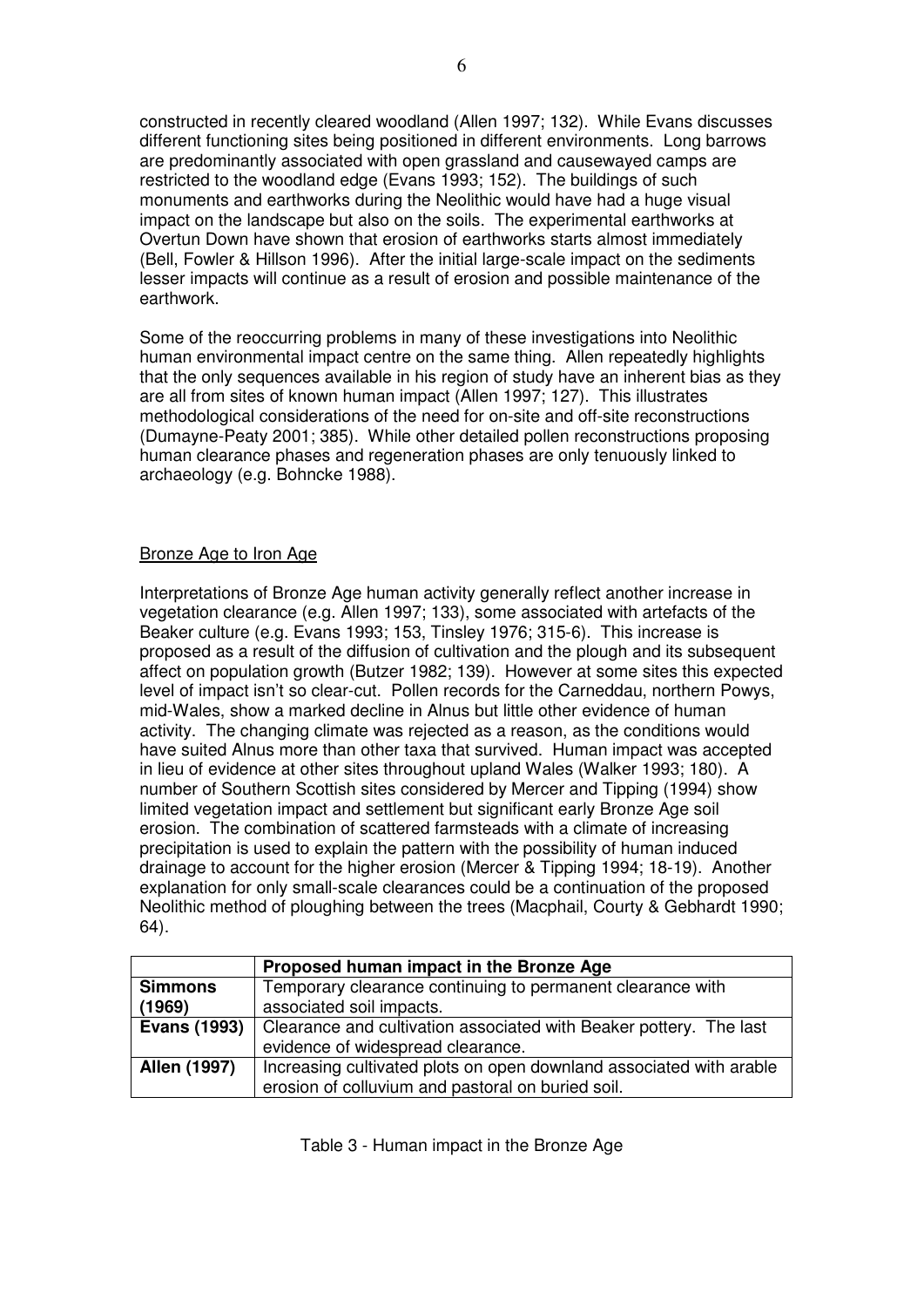The general trend for increasing agriculture would have major long-term effects on the soil, even just by tilling (Carter & Davidson 1998; 538). Cultivation will break up root and soil structures exposing the now friable soil and increasing its moisture content (Butzer 1982; 125, Macphail, Courty & Gebhardt 1990; 55, Moore, Evans & Chater 1986; 210). Cultivation and the method by which the land was cleared will also have an influence on the continued fertility of the soil. Burning removes a lot of nutrients available to the soil and cultivation oxidation and leaching will reduce the mineral supply further (Butzer 1982; 145, 156). Micromorphological approaches aim to help investigation in this area with the potential to assess the duration of cultivation and the tools used (Carter & Davidson 1998; 538). Present applications of soil micromorphology provide details on processes of clearance, cultivation and then acidification of soils at sites such as Chysauter, Cornwall (Macphail, Courty & Gebhardt 1990; 63).

The response to falling soil fertility is present in thin sections at early Bronze Age Tofts Ness, Orkney. Where signs of increasing biological activity, arthropod faecal remains and turf ash gives evidence of at least two different forms of manure use. The prevalent late Bronze Age, wind blown, calcareous deposits at the site may in part demonstrate the eventual impact of this cultivation (Davidson & Simpson 1994; 71).

The more substantial settlement construction now developing will also have an impact on the soils. Roofs will concentrate rainfall around buildings and human route ways will be subject to intense runoff (Butzer 1982; 127).

A widespread and eventual response to human impact continues in this period. A lack of regeneration of woodland and increasing moisture content leads the way for blanket peat formation in areas such as the Pennines (Tinsley 1976; 316) and Northern Ireland (Moore 1993; 222).

#### **Discussion**

Prehistoric human interaction with the environment has been extensive but also very varied. There still appears to be a trend in the literature to focus upon correlating major anthropogenic "events", such as the Elm decline, and longer processes like blanket peat formation. Discussions have moved on from just linking the causes and chronologies of sites showing evidence of these issues to discussions of the role of charcoal in water logging (e.g. Innes & Simmons 2000) etc but they are still overshadowing a wealth of other varied human activity to be identified, especially in the Mesolithic.

Discussing impact on soils this paper has tried to avoid an over dependence of referring to pollen records. As Butzer (1982; 149) highlighted twenty years ago the discipline under appreciates the possible human effects on soil and therefore its reconstructive potential. Micromorphology has been applied successfully to sites on the transition to agriculture (e.g. Davidson & Simpson 1994) but little significant work has been again done for the less visible periods of activity. Dumayne-Peaty emphasised the difficulty in reconstructing Mesolithic "trans-human lifestyles" (Dumayne-Peaty 2001; 386) and the question of seasonal differences in impact is rarely raised (e.g. Simmons & Innes 1996b; 617). Although there has been little discussion of it in this paper high-resolution pollen studies (e.g. Turner, Innes & Simmons 1993) can give very detail reconstructions but just as much focus also needs to be applied to associations of these reconstructions with archaeology. The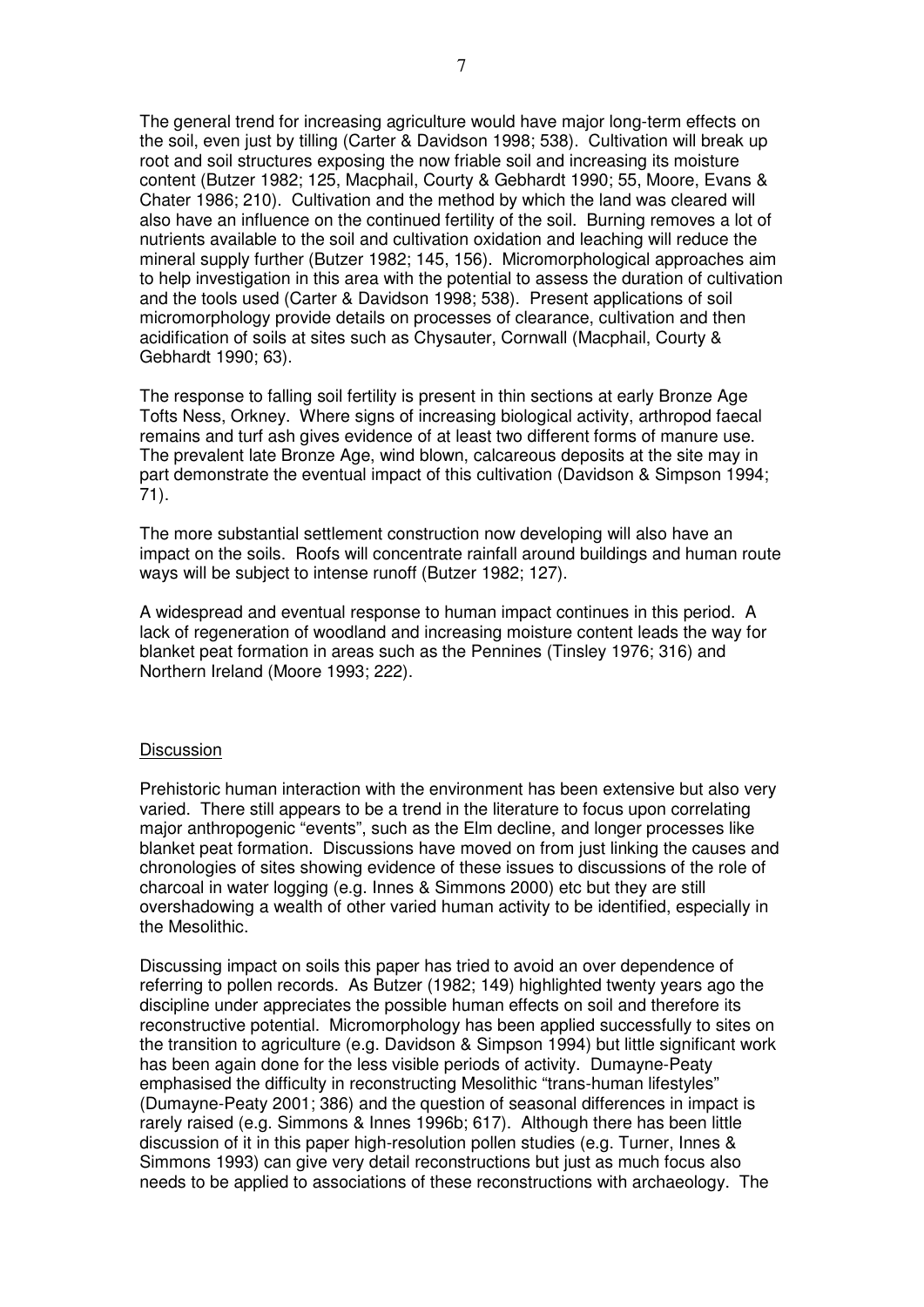excavations at Goldcliff East, Severn Estuary, are combining many different archaeological, environment and geological sources in order to attempt this (Bell et al. 2002).

There also needs to be a consideration of the ever-present social aspect of human action (Bell & Walker 1992; 148). Especially considering different sites being associated with different landscapes and their impact upon them (e.g. Evans 1993, Allen 1997,). Despite this, the variation of the general trend of increasing exploitation seen in all of the periods discussed above can be explained by the idea of humans trying to avoid the homeostatic response of over burdened ecological systems (Walker & Singh 1993; 104) by developing new technology (e.g. farming) or by other means (e.g. abandonment). Although there is now less of an issue of authors trying to force lifestyles of hunter-gatherer on Mesolithic peoples and distinct agricultural lifestyles on Neolithic peoples, especially considering the variability of the dating of these periods (Edwards 1988; 257,265) the use of such periods to test hypothesis must be balanced with the understanding that these aren't indicative of a linear process of evolution of such things as human impact on soils.

## Bibliography

Allen, M. 1997. Environment and Land-use: The economic Development of the Communities who Built Stonehenge (an Economy to Support the Stones), Proceedings of the British Academy 92; 115-114.

Bell, M. et al. 2002. Mesolithic to Neolithic Coastal Environment Change: Excavations at Goldcliff East, 2002. in Archaeology in the Severn Estuary 13;1-29.

Bell, M. Fowler, P. & Hillson, S. (eds.) 1996. The Experimental Earthwork Project, 1960-1992. York: CBA Research Report 100.

Bell, M. & Walker, M. 1992. Late Quaternary Environmental Change. Essex: Longman Group Ltd.

Blackford, J. 2000. Charcoal fragments in surface samples following a fire and the implications for interpretation of subsoil charcoal data, Palaeogeography, Palaeoclimatology, Palaeoecology. 164; 33-42.

Bohncke, S. 1988. Vegetation and Habitation History of the Callanish Area, Isle of Lewis, Scotland. in H. Birks et al. The Cultural landscape - past, present and future; 445-461. Cambridge: Cambridge University Press.

Butzer, K. 1982. Archaeology as Human Ecology. Cambridge: Cambridge University Press.

Carter, S. & Davidson, D. 1998. An Evaluation of the Contribution of Soil Micromorphology to the Study of Ancient Arable Agriculture, Geoarchaeology: An International Journal 13; 535-547.

Chambers, F. Kelly, K. and Price, S.-M. 1988. Development of the Late-Prehistoric Cultural Landscape in Upland Ardudwy, North-west Wales, in H. Birks et al. The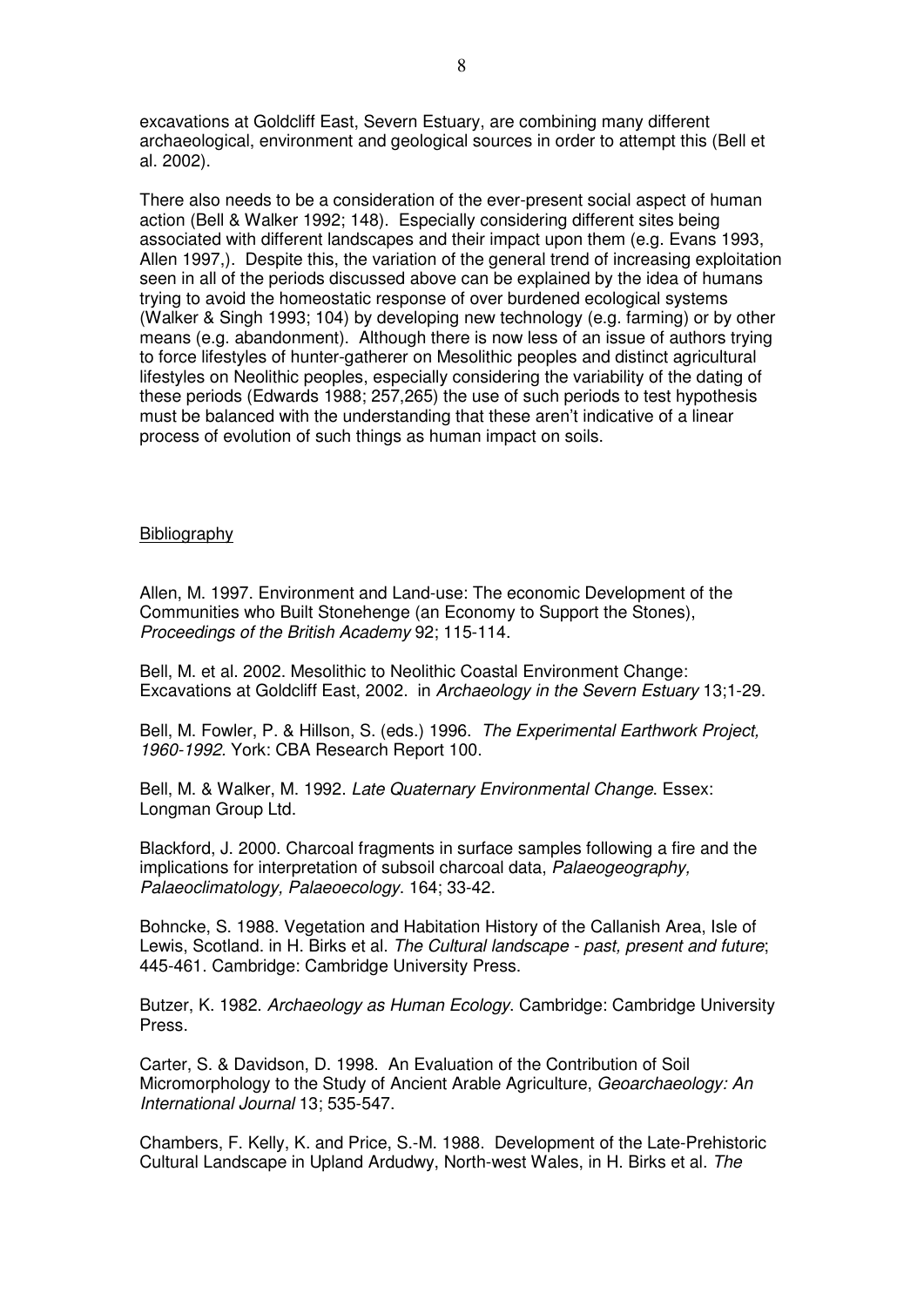Cultural landscape - past, present and future; 333-348. Cambridge: Cambridge University Press.

Davidson, D. & Simpson, I. 1994. Soils and Landscape History: Case Studies from the Northern Isles of Scotland, in (eds.) The History of Soils and Field Systems; 66- 73.

Davidson, D. & Simpson, I. 2001. Archaeology and Soil Micromorphology, in D. Brothwell & A. Pollard (eds.) Handbook of archaeological sciences;167-177. Chichester: John Wiley.

Dumayne-Peaty, L. 2001. Human Impact on Vegetation, in D. Brothwell & A. Pollard (eds.) Handbook of archaeological sciences; 379-392. Chichester: John Wiley.

Edwards, K. 1988. The Hunter-Gatherer/Agricultural Transition and the Pollen Record in the British Isles, in H. Birks et al. The Cultural landscape - past, present and future; 255-266. Cambridge: Cambridge University Press.

Edwards, K. 1993. Models of mid-Holocene forest farming for North West Europe, in F. Chambers (ed.), Climate Change and Human Impact on the Landscape; 133-146. London: Chapman and Hall.

Edwards, J. & MacDonald, M. 1991. Holocene palynology: II human influence and vegetation change, Progress in Physical Geography 15;364-391.

Evans, J. 1993. The Influence of human communities on the English chalklands from the Mesolithic to the Iron Age: the molluscan evidence, in F. Chambers (ed.), Climate Change and Human Impact on the Landscape: 147-156. London: Chapman and Hall.

Innes, J. & Simmons, I. 2000. Mid-Holocene charcoal stratigraphy, fire history and Palaeoecology at North Gill, North York Moors, UK, Palaeogeography, Palaeoclimatology, Palaeoecology. 164; 151-165.

Lowe, J. & and Walker, M. 1997. Reconstructing Quaternary Environments (2<sup>nd</sup> Ed). Essex: Longman Group Ltd.

Mercer, R. & Tipping, R. 1994. The Prehistory of Soil Erosion in the Northern and Eastern Cherviot Hills, Anglo Scottish Borders, in Foster, S. & Smout, T. (eds.) The History of Soils and Field Systems; 1-25. Aberdeen: Scottish Cultural Press.

Macphail, R. Courty, M. & Gebhardt, A. 1990. Soil Micromorphological Evidence of Early Agriculture in North West Europe, World Archaeology 22; 53-69

Moore, P. 1993. The origin of blanket mire, revisited, in F. Chambers (ed.), Climate Change and Human Impact on the Landscape: 217-224. London: Chapman and Hall.

Moore, J. 2000. Forest fire and human interaction in the Early Holocene woodlands of Britain, Palaeogeography, Palaeoclimatology, Palaeoecology. 164; 125-137.

Moore, P. Evans, A. & Chater, M. 1986. Palynological and Stratigraphic Evidence for Hydrological Changes in Mires Associated with Human Activity, in Behre (ed.). Anthropogenic Indicators in Pollen Diagrams. Netherlands: A. A. Balkema.